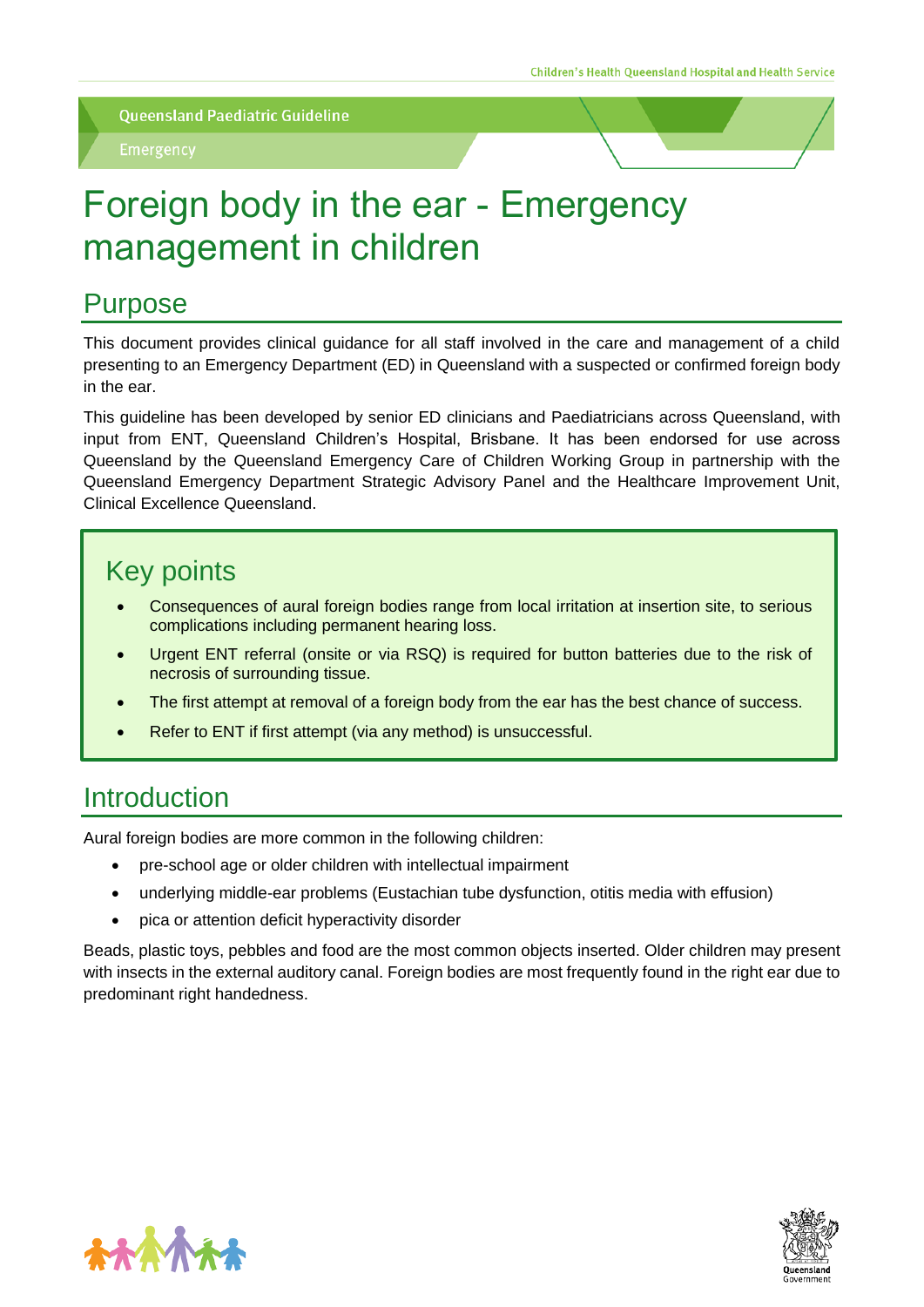#### Button batteries

Button batteries require immediate removal due to the risk of necrosis of the surrounding tissue.



There are two main mechanisms by which button batteries can cause necrosis:

- where there is sufficient retained battery charge, hydrolysis and creation of hydroxide ions in adjacent tissues leads to mucosal burn at battery's negative pole
- direct pressure

Despite prompt removal, the risk of injury can continue up to weeks post-insertion due to residual alkali and weakened tissues.

## Assessment

**ALERT –** Button batteries require immediate removal to prevent necrosis of surrounding tissue.

#### When to suspect a foreign body in the ear

Most children with a foreign body in the ear canal are asymptomatic. A history of insertion may be reported by the child or the caregiver. The foreign body may have been visualised on routine otoscopy. Delayed presentations are usually triggered by parents noticing blood stained purulent discharge or a bad smell.

Regardless of a history of insertion, consider an aural foreign body in children presenting with any of the following symptoms:

- ear pain
- hearing loss
- otorrhoea
- sensation of ear fullness
- tinnitus (associated with live insects)
- intractable hiccups or coughing
- purulent or blood discharge from ear



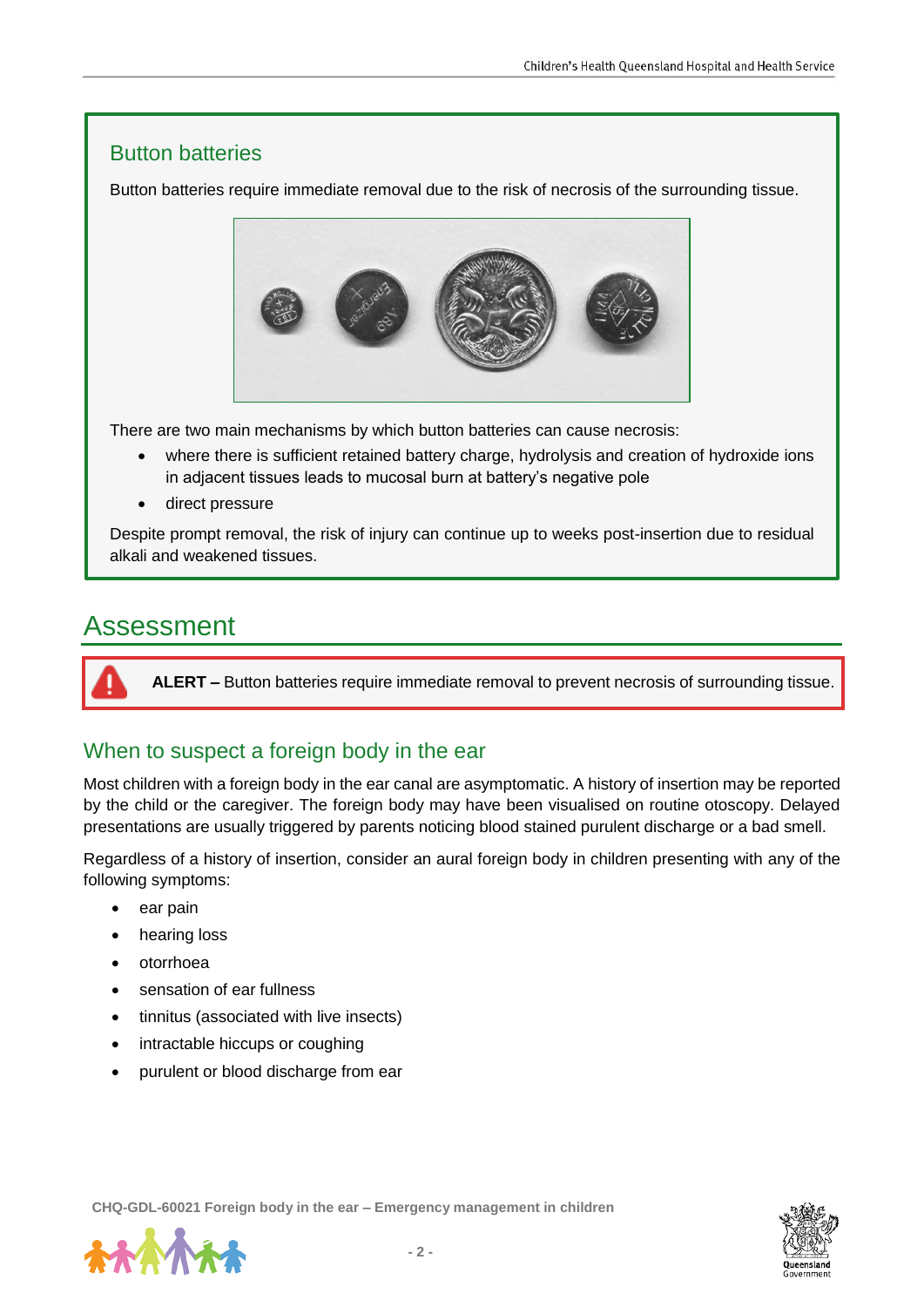#### Differential diagnoses

|  | Differential diagnoses for suspected aural foreign body |  |
|--|---------------------------------------------------------|--|
|  |                                                         |  |
|  |                                                         |  |

Cholesteatoma

Infection

Trauma

## Investigations

X-rays are recommended if there is the possibility of button battery insertion which cannot be directly visualised.



Contact Retrieval Services Queensland (RSQ) to arrange urgent transfer of a child with a suspected button battery in the ear and no X-ray facilities onsite

## Management

Refer to Appendix 1 for a summary of the emergency management for a child with an aural foreign body.



Urgent ENT referral (onsite or via RSQ) is required for a child with an aural button battery



Refer to ENT as per local practices in the following circumstances:

- potentially penetrating foreign bodies
- multiple failed attempts at removal prior to ED presentation
- impacted foreign body in medial external auditory canal
- foreign body is next to tympanic membrane (especially if smooth or spherical)

#### Principals of foreign body removal

- first attempt offers the best chance of success
- choose the best method based on exact location, shape and composition of foreign body
- be aware of the risk of trauma (which can cause permanent hearing loss) in a poorly compliant child

#### Preparation for foreign body removal

- engage two staff members to assist (in addition to carer)
- provide developmentally appropriate information and encouragement and use demonstration or role play to prepare the child for the procedure
- position the child appropriately (upright or lying down)
	- upright positioning encourages a sense of control thereby minimising distress
	- ideal upright positioning is on the carer's lap with his/her head supported by staff member
	- may be easier to secure younger children lying down
	- refer to CHQ Nursing [Standard 62111:](https://qheps.health.qld.gov.au/__data/assets/pdf_file/0026/2114765/ns-62111.pdf) Clinical Holding Holding and Supporting Children) (QH only)

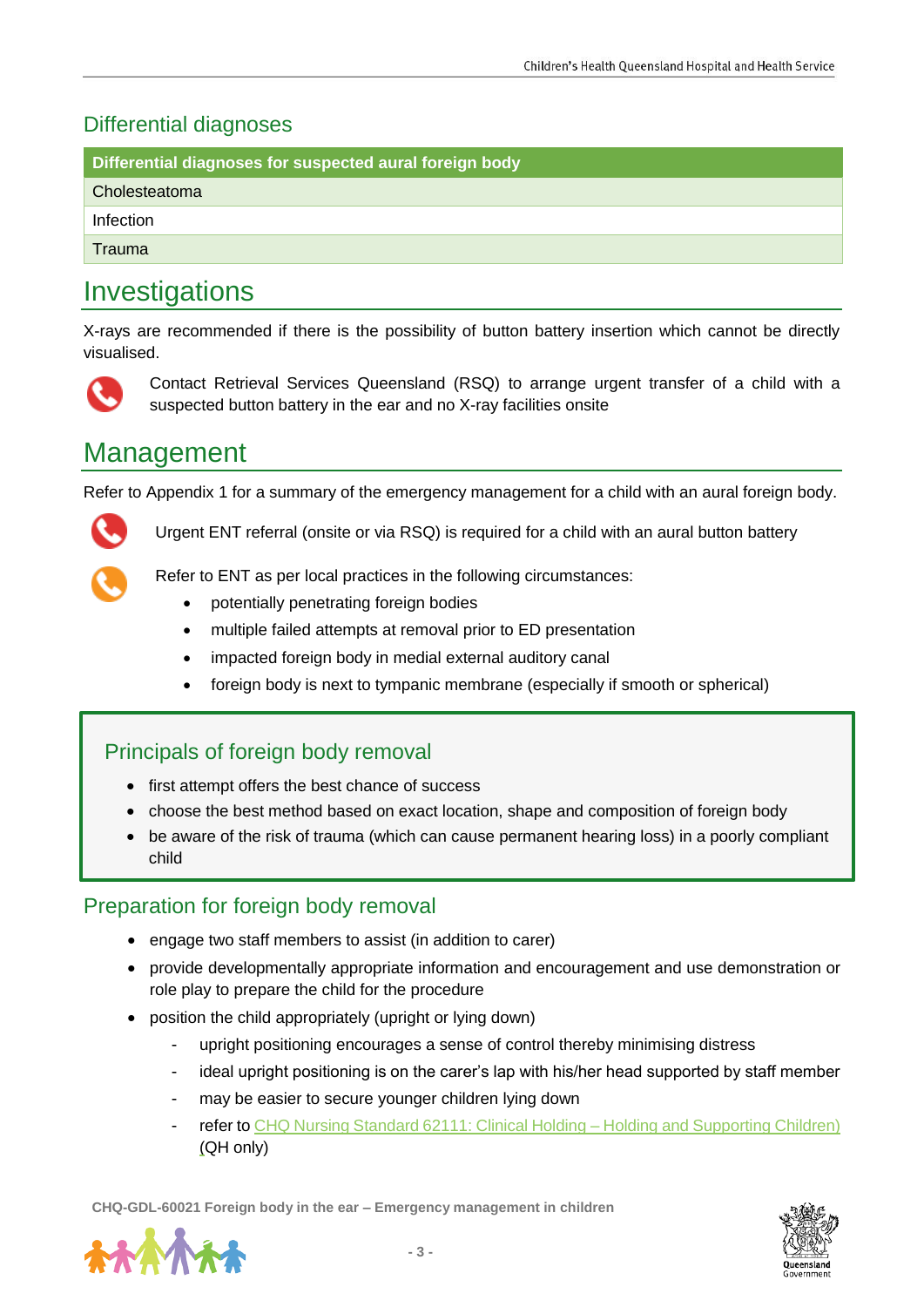- use auditory and visual distraction techniques and promote child's coping skills
- **use a head lamp (+/- magnification) to optimise visualisation and allow the use of two hands**

Regional auricular blocks are **not** recommended as are rarely tolerated (due to the multiple punctures required) and may not produce complete anaesthesia.

#### Methods of removal

| Removal techniques for aural foreign body |                                                                                           |                                                                                                                                                                                                                                                                                             |  |  |
|-------------------------------------------|-------------------------------------------------------------------------------------------|---------------------------------------------------------------------------------------------------------------------------------------------------------------------------------------------------------------------------------------------------------------------------------------------|--|--|
| <b>Extraction method</b>                  |                                                                                           | <b>Indication and notes</b>                                                                                                                                                                                                                                                                 |  |  |
| <b>Mechanical</b><br>extraction           | Forceps<br>(including Magill, alligator,<br>packing, toothed and non-<br>toothed forceps) | • recommended for soft, irregular small objects<br>• not recommended if object is smooth, round or friable                                                                                                                                                                                  |  |  |
|                                           | Probe/hook / curette<br>(including Jobson-Horne<br>probe, cerumen hooks)                  | • recommended for hard non-graspable objects only if<br>in the lateral one third of the external canal and not<br>causing full occlusion<br>• risk causing damage to the ear canal if insufficient<br>space for passage of hook beyond foreign body<br>• risk tympanic membrane perforation |  |  |
|                                           | Suction                                                                                   | • recommended for smooth or spherical objects which<br>are visible and mobile<br>• micro suction tube (Schuknecht tube or Frazier tip)<br>attached to wall suction can be used by forming a<br>solid seal between end of instrument and object                                              |  |  |
|                                           | Magnetic device                                                                           | • recommended for removal of metallic objects such<br>as ball bearings or button batteries if visible<br>• risk pushing foreign body further into ear                                                                                                                                       |  |  |
| <b>Irrigation</b>                         |                                                                                           | • recommended for small inorganic objects or insects<br>• normally well tolerated and does not require direct<br>visualisation                                                                                                                                                              |  |  |

**ALERT –** Irrigation is contraindicated in the following cases:

- suspected perforated tympanic membranes including those with tympanostomy tubes (grommets)
- button battery, vegetable matter or expandable foreign body



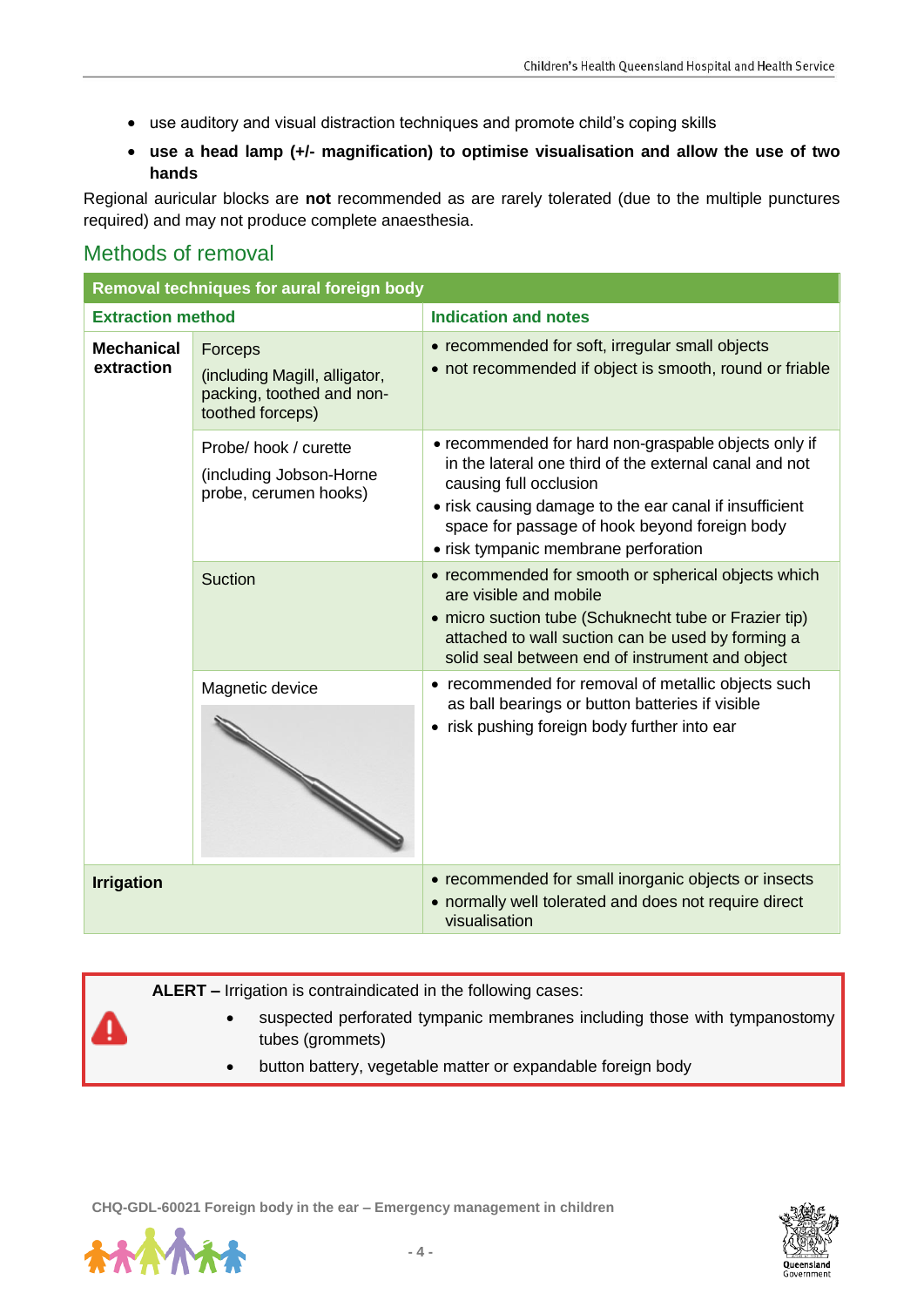#### Removal using irrigation

- place child in a supine position with the affected ear up
- if removing an insect instil mineral oil or 1% lignocaine to kill it prior to irrigation
- irrigate with warm water using a 14/16-gauge plastic IV catheter with a 30 or 60 mL syringe
- direct stream along the posterior and superior margin of the external auditory canal and repeat as required
- the foreign body may be completely expelled or moved towards auditory meatus allowing mechanical extraction



Refer to ENT as per local practice if the first attempt at removal of foreign body (via any method) is unsuccessful.

#### Post-removal care

- inspect auditory canal to exclude co-existing foreign body and trauma
- examine other nasal and aural orifices for additional foreign bodies
- manage concurrent otitis externa as per otitis externa quideline

There is no evidence for prophylactic use of antimicrobial drops if there has been minor trauma to the external auditory canal following foreign body removal. Consider drops only in cases where there has been mucosal breach.

| Topical corticosteroid and antimicrobial dosing for children with significant external auditory<br>canal trauma following foreign body removal |                               |                                              |
|------------------------------------------------------------------------------------------------------------------------------------------------|-------------------------------|----------------------------------------------|
| <b>No</b>                                                                                                                                      | <b>Dexamethasone 0.05%</b>    | Three drops instilled into the affected ear, |
| perforation                                                                                                                                    | + framycetin 0.5%             | three times daily for three to seven days.   |
|                                                                                                                                                | + gramicidin 0.005% ear drops |                                              |
|                                                                                                                                                | (SOFRADEX®)                   |                                              |
| <b>Perforation</b>                                                                                                                             | Ciprofloxacin 0.3% ear drops  | Five drops instilled into affected ear two   |
|                                                                                                                                                | (CILOXAN®)                    | times daily for three to seven days.         |

#### Potential complications following removal

- external auditory canal abrasion or laceration
- tympanic membrane perforation
- ossicle damage with potential for permanent hearing loss
- middle ear damage may manifest as hearing loss, vestibular symptoms, otorrhoea, marked pain or facial nerve palsy

Refer to ENT as per local practice in child with significant complications



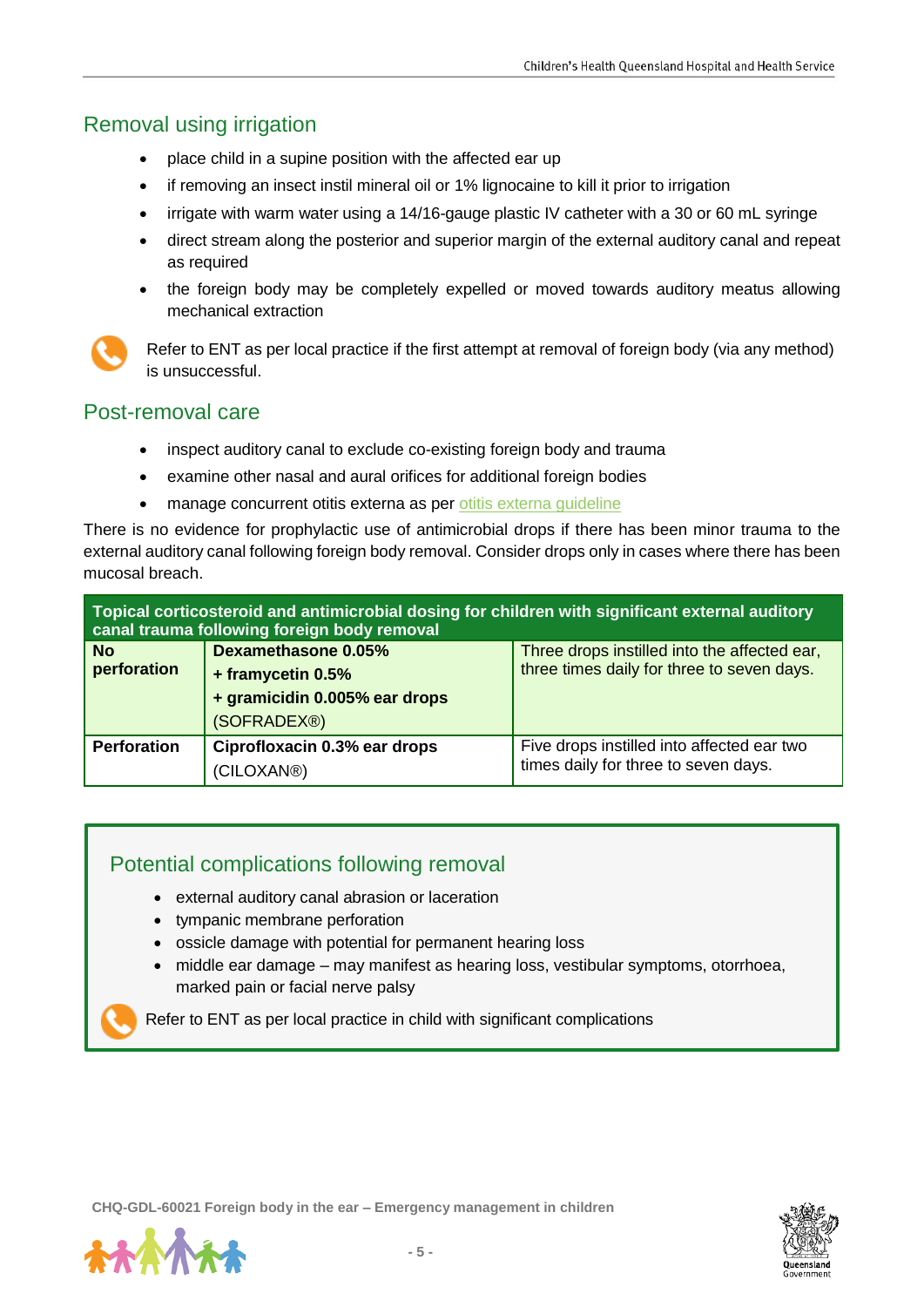## Escalation and advice outside of ED

Clinicians can contact the services below to escalate the care of a paediatric patient as per local practices. Button battery cases require urgent transfer if removal onsite is not possible. Other aural foreign bodies requiring specialist referral are usually managed as an outpatient.



### Button battery insertions

**ALERT –** Button batteries require immediate removal to prevent necrosis of surrounding tissue.

| <b>Service</b> | <b>Reason for contact</b>                | <b>Contact</b>                                                                                                                                                                                                                                                                                                                                                                                                                                                    |
|----------------|------------------------------------------|-------------------------------------------------------------------------------------------------------------------------------------------------------------------------------------------------------------------------------------------------------------------------------------------------------------------------------------------------------------------------------------------------------------------------------------------------------------------|
| <b>ENT</b>     | For urgent removal of<br>button battery. | Onsite or via Retrieval Services Queensland (RSQ).<br>For facilities with no onsite service contact RSQ (Ph: 1300)<br>799 127) to request urgent transfer of a child:<br>requiring removal of button battery (as time-critical)<br>requiring X-rays if button battery is suspected but<br>unable to be visualised and no X-ray facility onsite (as<br>time-critical)<br>RSQ (access via QH intranet).<br>Notify early of children potentially requiring transfer. |



#### Other insertions

| <b>Reason for contact by clinician</b>                                                                           | <b>Contact</b>                                      |
|------------------------------------------------------------------------------------------------------------------|-----------------------------------------------------|
| For the management of children with the following aural foreign<br>bodies:                                       | Onsite/local ENT service as per local<br>practices. |
| potentially penetrating<br>$\bullet$                                                                             |                                                     |
| impacted in medial external auditory canal<br>$\bullet$                                                          |                                                     |
| next to tympanic membrane<br>$\bullet$                                                                           |                                                     |
| multiple failed attempts at removal pre-hospital                                                                 |                                                     |
| unable to be removed following a single attempt in ED<br>$\bullet$                                               |                                                     |
| For specialist advice regarding significant complications<br>following successful removal of foreign body in ED. |                                                     |

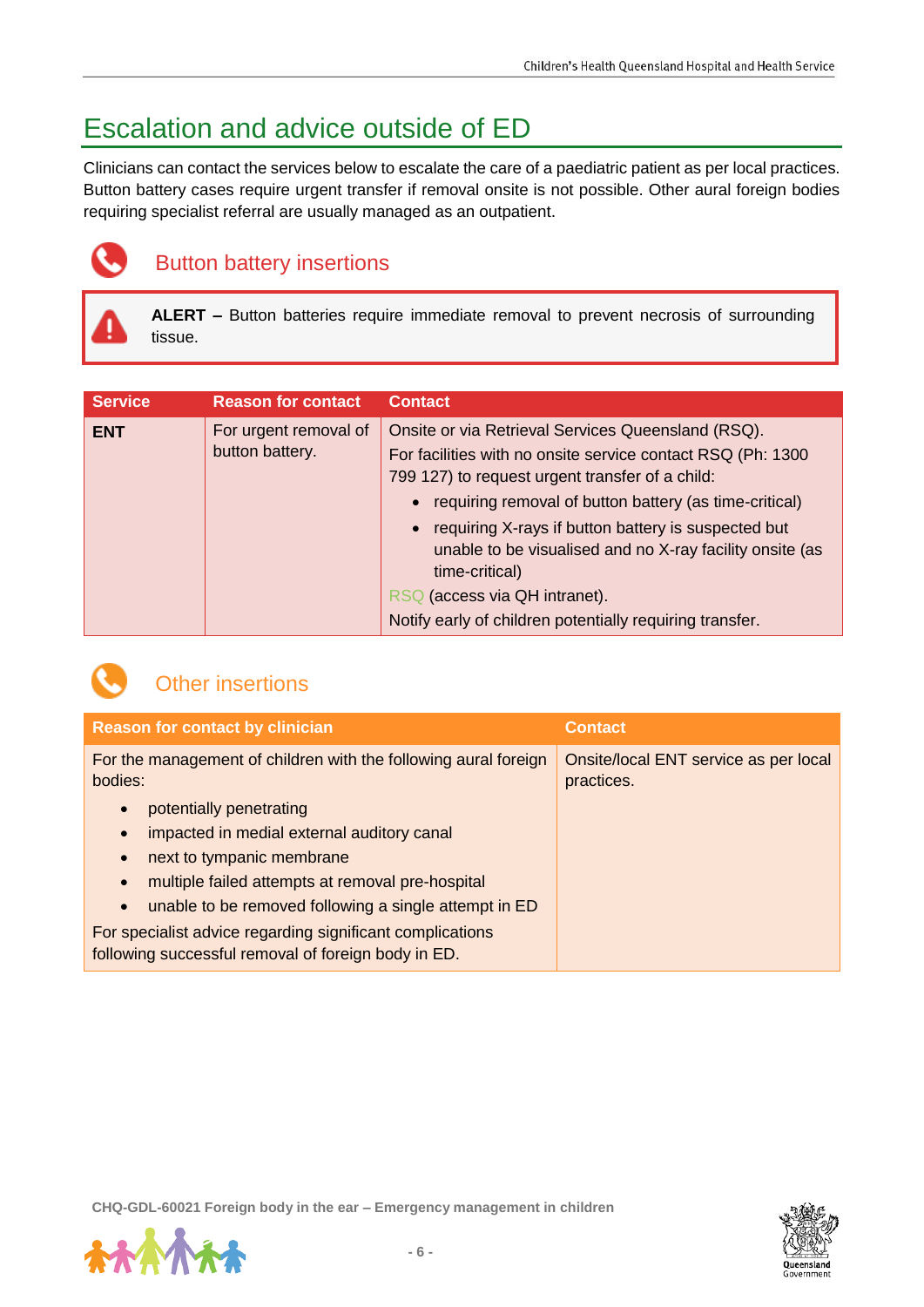## **Disposition**

A child may be discharged following successful removal of the foreign body.

On discharge, provide accident prevention advice to caregiver/s including:

- safe storage of small objects including marbles, coins, button batteries and balloons to ensure out of reach of infants and young children
- ensuring toys for play are appropriate for developmental age

#### Follow-up

- advise caregiver/s to seek medical attention if child experiences hearing loss, vestibular symptoms, otorrhoea, marked pain or facial nerve paralysis
- if topical antibiotics have been prescribed, follow-up with GP in 48-72 hours
- refer any child with significant trauma to the tympanic membrane or middle ear following foreign body removal to ENT as per local practice

## Guideline approval

| <b>Document ID</b>       | CHQ-GDL-60021                                       | Version no. | 2.0                   | <b>Approval date</b> | 26/09/19 |
|--------------------------|-----------------------------------------------------|-------------|-----------------------|----------------------|----------|
| <b>Executive sponsor</b> | <b>Executive Director Medical Services</b>          |             | <b>Effective date</b> | 26/09/19             |          |
| Author/custodian         | Queensland Emergency Care Children Working<br>Group |             | <b>Review date</b>    | 26/09/22             |          |
| <b>Supersedes</b>        | 1.0                                                 |             |                       |                      |          |
| <b>Applicable to</b>     | Queensland Health medical and nursing staff         |             |                       |                      |          |
| Document source          | Internal (QHEPS) + External                         |             |                       |                      |          |
| <b>Authorisation</b>     | Executive Director Clinical Services (QCH)          |             |                       |                      |          |
|                          |                                                     |             |                       |                      |          |

| Keywords                        | Foreign body, ear, aural, button battery, ENT, paediatric, emergency,<br>guideline, children, 60021 |
|---------------------------------|-----------------------------------------------------------------------------------------------------|
| <b>Accreditation references</b> | NSQHS Standards (1-8): 1, 3, 4, 8                                                                   |

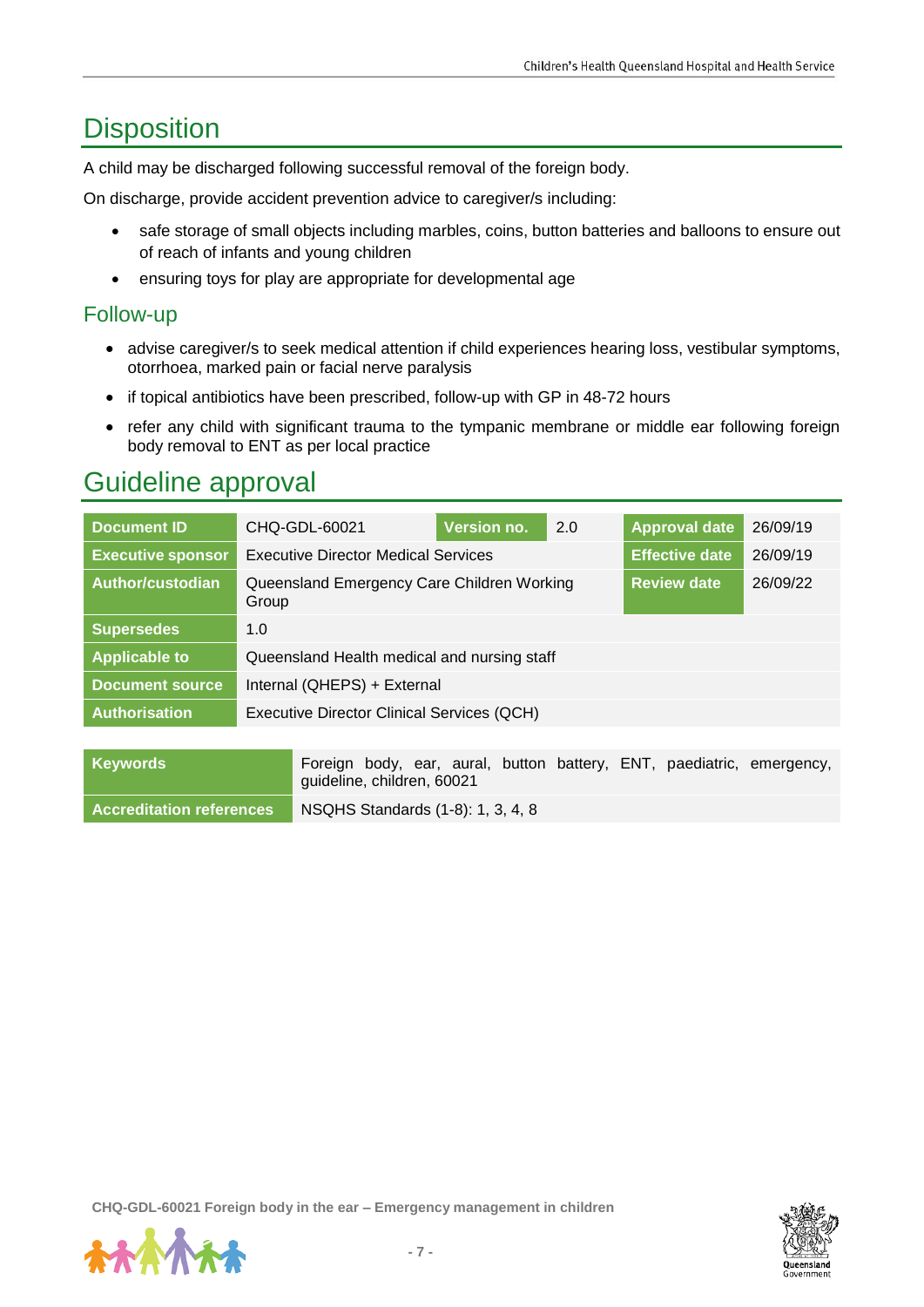#### **Disclaimer**

This guideline is intended as a guide and provided for information purposes only. The information has been prepared using a multidisciplinary approach with reference to the best information and evidence available at the time of preparation. No assurance is given that the information is entirely complete, current, or accurate in every respect. We recommend hospitals follow their usual practice for endorsement locally including presenting it to their local Medicines Advisory Committee (or equivalent) prior to use.

The guideline is not a substitute for clinical judgement, knowledge and expertise, or medical advice. Variation from the guideline, taking into account individual circumstances may be appropriate.

This guideline does not address all elements of standard practice and accepts that individual clinicians are responsible for:

- Providing care within the context of locally available resources, expertise, and scope of practice
- Supporting consumer rights and informed decision making in partnership with healthcare practitioners including the right to decline intervention or ongoing management
- Advising consumers of their choices in an environment that is culturally appropriate and which enables comfortable and confidential discussion. This includes the use of interpreter services where necessary
- Ensuring informed consent is obtained prior to delivering care
- Meeting all legislative requirements and professional standards
- Applying standard precautions, and additional precautions as necessary, when delivering care
- Documenting all care in accordance with mandatory and local requirements

Children's Health Queensland disclaims, to the maximum extent permitted by law, all responsibility and all liability (including without limitation, liability in negligence) for all expenses, losses, damages and costs incurred for any reason associated with the use of this guideline, including the materials within or referred to throughout this document being in any way inaccurate, out of context, incomplete or unavailable.

© Children's Health Queensland Hospital and Health Service 2019



This work is licensed under a Creative Commons Attribution Non-Commercial V4.0 International licence. To view a copy of this licence, visit<https://creativecommons.org/licenses/by-nc/4.0/deed.en>

You are free to copy, communicate and adapt the work for non-commercial purposes, as long as you attribute Children's Health Queensland Hospital and Health Service and comply with the licence terms.

For copyright permissions beyond the scope of this licence contact: Queensland Emergency Care of Children working group, Children's Health Queensland Hospital and Health Service, email QPEC@health.qld.gov.au.